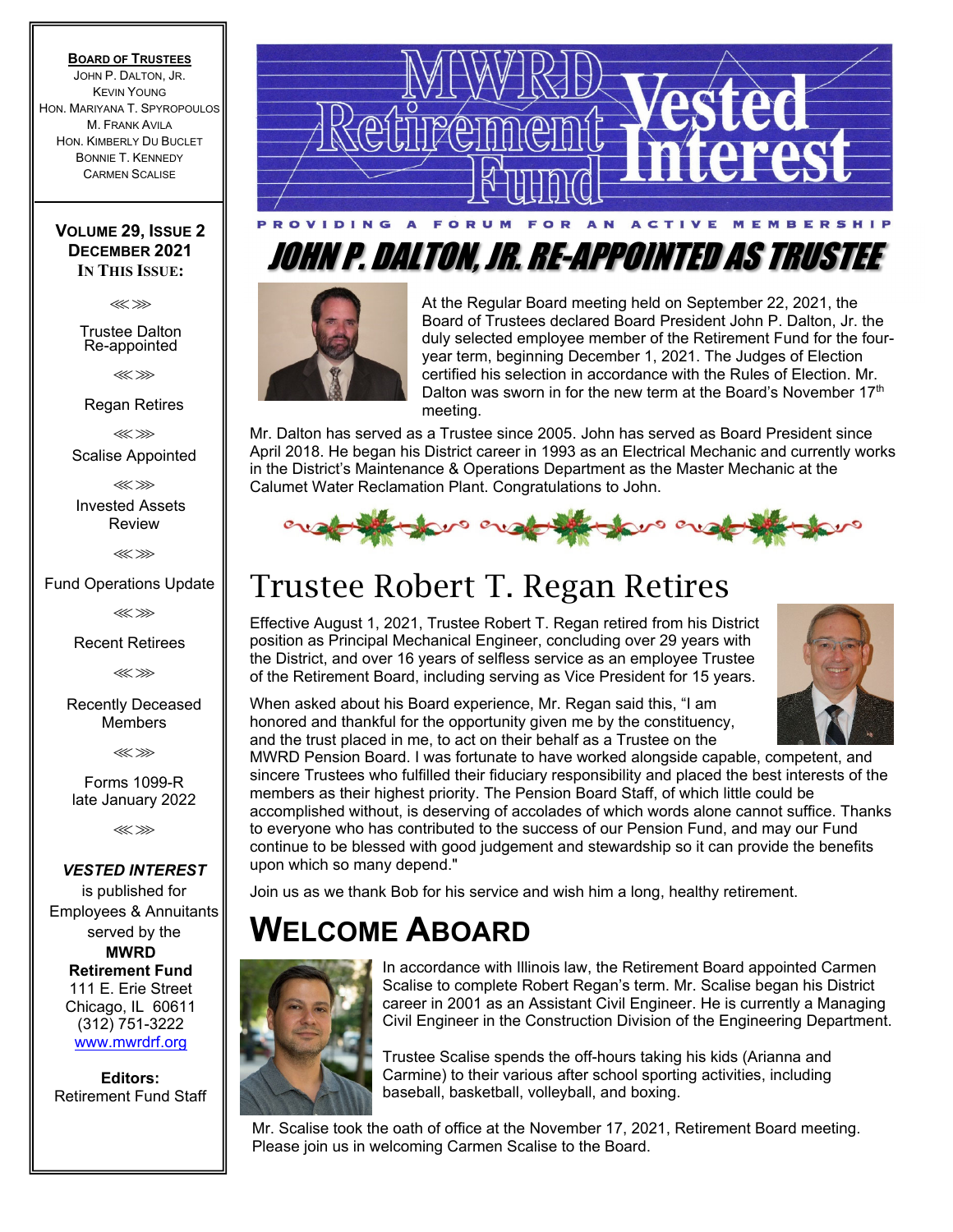### **Investment Update**

The Fund's investment portfolio as of September 30, 2021, was \$1.58 billion, a net growth of 22.8%, compared to \$1.37 billion a year ago. As of the end of September, the Retirement Fund had achieved a net return of 9.8% in 2021. The Fund's YTD performance as of September 30, 2021, ranked in the top quartile (23%) compared to all Public DB Plans as reported by Investment Metrics, a global leading provider of portfolio analytics. For the ten-year period as of September 30, 2021, we are proud to report the Fund's annualized net return was 10.0%. This 10-year annualized performance exceeded the actuarially assumed rate of return of 7.25% by 275 basis points, net of fees. The ten-year annualized performance ranked in the top half of all Public DB plans according to Investment Metrics. The Fund gained an additional 3.0% during the month of October. The table below shows YTD as well as historical performance for the Fund as of 10/31/21.

### **INVESTED ASSETS AS OF 10/31/2021**

| <b>Fund performance</b>  | YTD   | $\mathbf{V}$ r<br>. | 3 Yr. | <b>5 Yr.</b> | <b>10 Yr</b> |
|--------------------------|-------|---------------------|-------|--------------|--------------|
| Total Fund (net of fees) | 13.2% | 27.2%               | 12.1% | 10.1%        | 9.5%         |
| <b>Actuarial Rate</b>    | 6.0%  | 7.25%               | 7.25% | 7.25%        | 7.25%        |

The Retirement Board continuously examines the Fund's investment portfolio to help achieve set investment goals over time. As part of this ongoing process, the Retirement Board terminated a long-standing relationship with a Domestic Large Cap Equity manager in August 2021. With the termination, all domestic large cap equity exposure is managed by low-cost passive mandates to minimize cost in asset classes where opportunities to outperform market indices has a lower probability over time. Over the last two years ending October 31, 2021, the portfolio is up 18.4%, while investment fees are down by 12%.

Also in 2021, the Retirement Board completed a Request for Proposal (RFP) for a Global Low Volatility Equity mandate. The goal of the mandate is to maintain the Fund's equity exposure while reducing the portfolio's overall risk profile. The process of selecting managers for this mandate was completed at the May meeting with the Retirement Board's selection of Chicago-based Northern Trust Asset Management and Boston-based MFS Investment Management. The two firms were approved to equally split the \$80 million mandate with funding of both managers finalized in early August.



Additionally, the Retirement Board issued an RFP in August 2021 for Developed Countries International Equity mandates in All Cap companies and in Small Cap companies. Each mandate is projected to be 5% of the investment portfolio. The Fund predominately has exposure to developed international markets through passive mandates. This RFP is for active managers who have demonstrated the ability to outperform the benchmark index over time, net of fees. The RFP was well received with over 100 investment managers submitting responses. Fund staff and the Retirement Board's Investment Consultant will work with the Retirement Board to identify top candidates for their consideration. The process of selecting and funding managers for the mandate is expected to conclude during the first quarter of 2022.

Please review our website periodically for further information about the Fund's investment portfolio.

### **Fund Office - Operations During the Coronavirus Pandemic**

As you know, due to the COVID-19 virus outbreak, the Fund has been taking necessary steps to minimize proximity of staff and members to help reduce the spread of the virus. Currently staff is being split between operating in office and working remotely. For the health and safety of members and staff, office visitors are encouraged to reach out to the Fund prior to visiting and must wear a mask at our offices. As always, if you have a request for assistance, please continue to contact us by telephone, by electronic mail, or via regular mail. You will find our contact information later in the Newsletter or on our website. We continue to monitor the progression of the virus and will determine when to fully reopen the office to staff and members in accordance with State and City guidance as well as District direction regarding their facilities. We appreciate your support and patience during this historic time.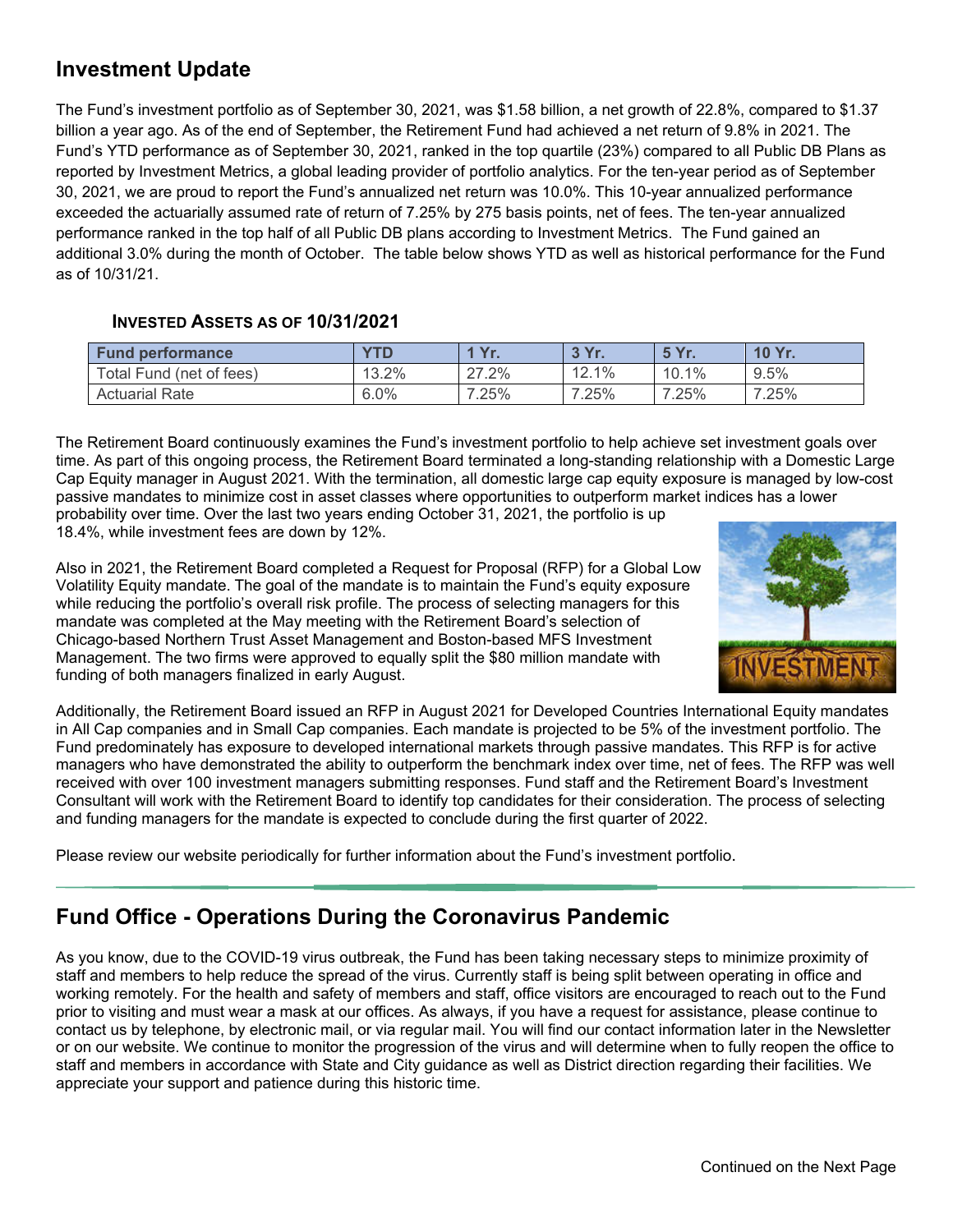### *continued from previous page . . .*

Even though COVID-19 has had a dramatic effect on the way organizations have conducted business in 2020 and 2021, we are happy to state that the Fund was able to process all requests from members without delay. In 2020 and year-to-date 2021, the Fund's benefits team processed 198 employee retirements, 96 surviving spouse and child annuitants, 148 refunds of contribution to leaving active members, 66 new applications for duty disability, and 73 applications for ordinary disability.

Please review our website periodically for timely information on topics regarding the Fund and its membership.

### ර්කම් වෙන්න් කර ගන්නේ. මෙම මෙන්ම මෙන්ම කර ගන්නේ මෙම මෙන්ම මෙන්

### **RETIREES (Since April 2021)**

Join us as we congratulate our new retirees!

| Bailey, Bonita     | Fernandez, Teodulo | Koza, David           | Nitz, Richard         | Sheehy, James      |
|--------------------|--------------------|-----------------------|-----------------------|--------------------|
| Bielecki, Marek    | Ford, Joe          | Kulpa, James          | Paluck, Vicki         | Sheriff, William   |
| Boykin, Jacqueline | Gawrys, John       | Lendabarker, Raymond  | Patel, Kantibhai      | Shore, Debra       |
| Brice, Kenneth     | Guidice, John      | Leszczewicz, Lawrence | Phillips, Thomas      | Shukla, Hemangini  |
| Brosius, Edward    | Haite, Christopher | Maurovich, Colleen    | Pointdexter, Reginald | Soukup, Thomas     |
| Cech, Martin       | Jones, Gregory     | McDevitt, Brenda      | Polak, Dale           | Soukup, Zak        |
| Culhane, Jerry     | Joplin, Ruth       | McGowan-Watson, Donna | Pucher, Frank         | Torres, Elias      |
| Der Kacy, John     | Joyce, Anthony     | Misheck, Joseph       | Reddy, Sunita         | Weiler, Robert     |
| Doria, Nicole      | Joyce, Melvin      | Morrissey, Thomas     | Regan, Robert         | Wojkovich, Richard |
| Dunkin, Kenneth    | Karpinski, Edward  | Munshi, Mohammedhanif | Schramm, Michael      | Wojnowski, Brian   |
| Farrell, Brian     | Kolodzej, Stephen  | Nam, Pu               | Shah, Hiteshkumar     | Zala, Dave         |

### **DECEASED EMPLOYEES AND RETIREES (since April 2021)**

We thank them for their service and extend condolences to their families.

| Allen, Alune         | Cristellon, Silvio   | Harris, David     | Levin, Faith      | Roth, Paul          |
|----------------------|----------------------|-------------------|-------------------|---------------------|
| Badawi, Manno        | Deering, George      | Henry, Willie     | Lofton, Willie    | Rumsey, Barbara     |
| Batang, Virgilio     | Denham, Damon        | lovenelli, Joseph | Lynch, John       | Savers, Edward*     |
| Boyle, Thomas        | Driscoll, Patrick    | James, Daniel     | Matthews, Teri    | Scaglione, Frank    |
| Bradley, Margaret    | Duffin, Robert       | Jentsch, Kevin*   | McIlreevy, John   | Schmitt, James      |
| Brogan, John         | Duffy, John          | Johnson, James    | Murray, LeAnda    | Schumacher, William |
| Camoras, Mary        | Frez, Maurice        | Klaus, Carl       | Neidlinger, James | Stancik, Mary       |
| Carter, Elsie        | Goldstein, Melvin    | Kowalski, Alex    | Nowak, Anthony*   | Tamura, Ken         |
| Convey, William      | Gomez, Peter         | Kristich, Steven  | Price, Edward     | Uher, Robert        |
| Cortez, Edmundo      | Groeneveld Jr., John | Kuman, Izabela    | Raimondo, John    | Verkler, Robert     |
| Crenshaw, Carmelita* | Haggerty, John       | Law, William      | Reitmeyer, Robert | Villa, Jorge        |
|                      |                      |                   | Robertson, Marc   | White, Lloyd        |

\* Death in service